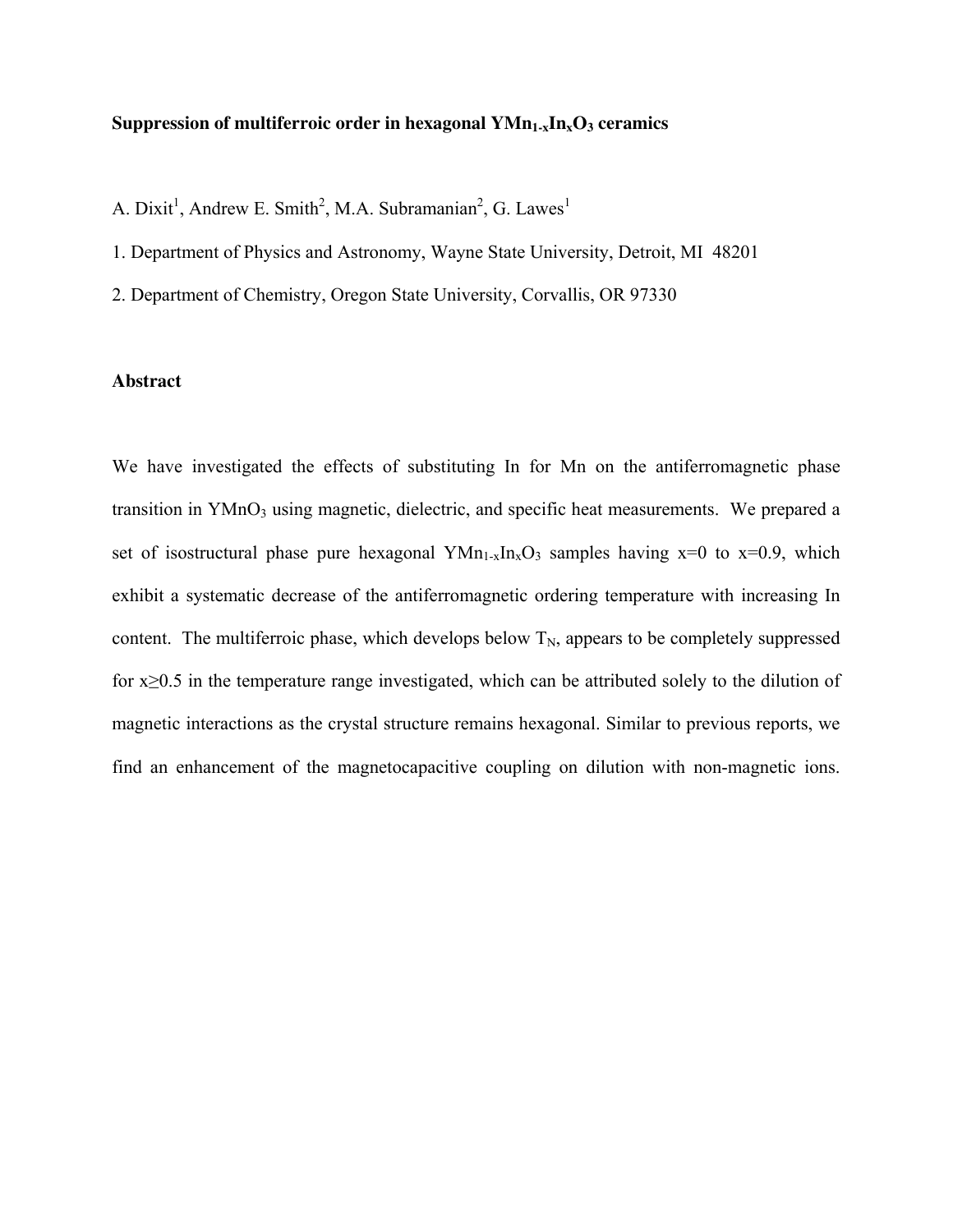#### **1. Introduction**

The hexagonal rare earth manganites,  $RMnO<sub>3</sub>$  with  $R=Ho$ , Er, Tm, Yb, Lu, or Y, have been widely studied because of their magnetoelectric properties  $[1-6]$ . YMnO<sub>3</sub>, which develops ferroelectric order at  $T_{C}$ -900 K and antiferromagnetic order below  $T_{N}$ -75 K, and is therefore multiferroic below  $T_N$ , has been the subject of numerous investigations exploring the nature of the magnetoelectric coupling in this class of materials. Early measurements on the temperature dependent dielectric constant of  $YMnO<sub>3</sub>$  found clear anomalies associated with the antiferromagnetic transition, pointing to coupling between the ferroelectric and magnetic orders  $[1]$ . Optical studies on YMnO<sub>3</sub> also find clear evidence for coupling between the ferroelectric and antiferromagnetic domain walls  $[3]$ , with measurements on the related compound HoMnO<sub>3</sub> demonstrating control of the magnetic phase using a static electric field [7]. The microscopic origin of the spin-charge coupling in  $YMnO<sub>3</sub>$  has also been investigated in detail using Raman scattering  $[8-9]$  and magnetoelastic measurements  $[6]$ . Raman studies on YMnO<sub>3</sub> thin films provide evidence for spin-phonon coupling below  $T_N$  [9], while neutron measurements of spin excitations highlight the importance of magnetoelastic coupling in this system [6]. Theoretical studies on YMnO<sub>3</sub> point to the importance of the displacement of the  $Y^{3+}$  ions [10], which is facilitated by hybridization of the Y 4d orbitals with the O 2p orbitals and the buckling of the  $MnO<sub>5</sub>$  bipyramids [11].

Because the multiferroic properties of  $YMnO<sub>3</sub>$  are relatively well understood, it is illuminating to determine how the magnetic and ferroelectric characteristics change on substituting on the both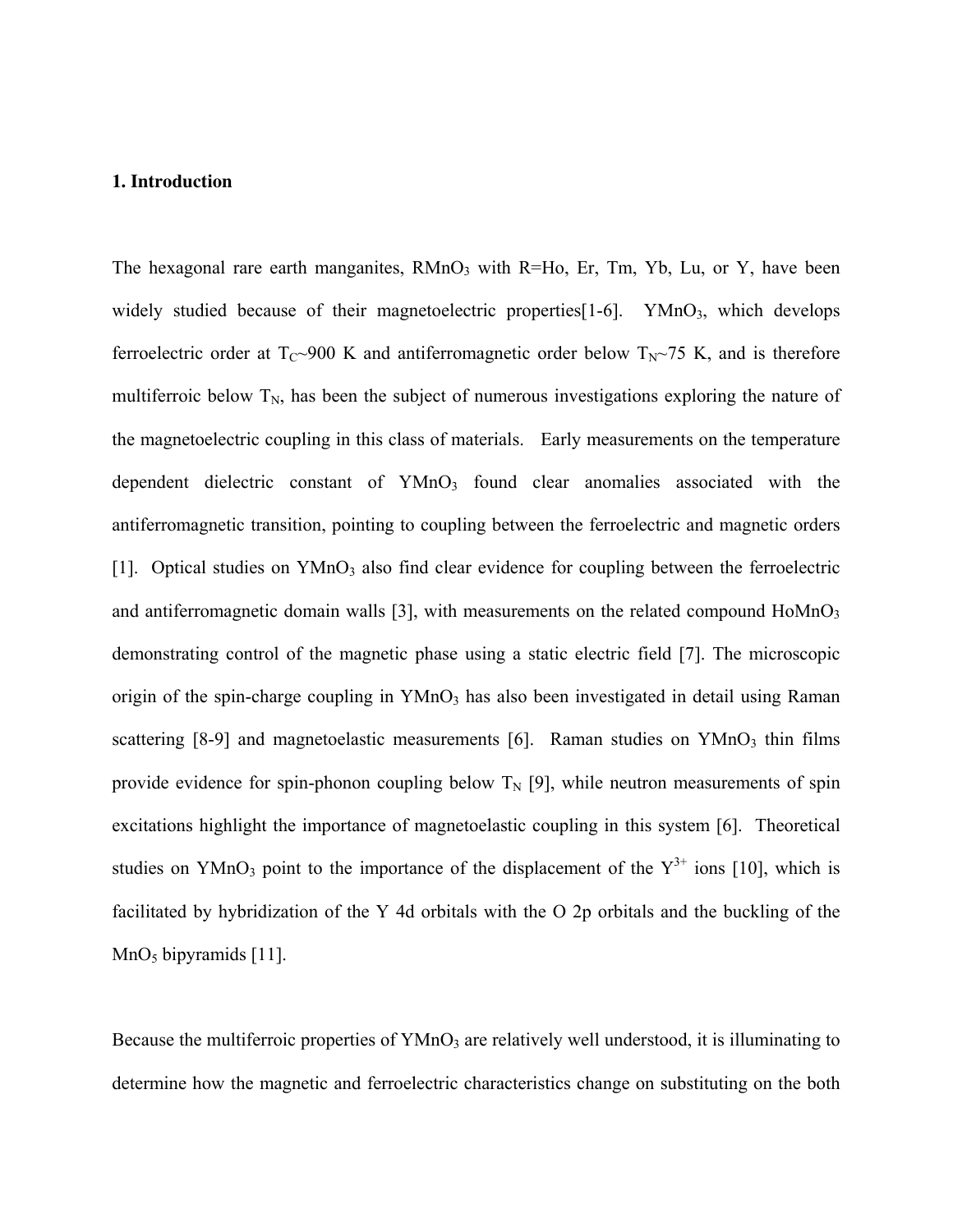the Y and Mn sites. The ferroelectric distortion and magnetic ordering are found to be suppressed when Zr replaces Y [12], which also decreases the carrier concentration [13]. The carrier concentration can be increased by replacing Y with Mg or Li, the latter of which also produces weak ferromagnetic behaviour [13]. The magnetocapacitive coupling in  $YMnO<sub>3</sub>$  is found to increase when Mn is replaced by modest amounts of Ti [14] or Ga [15], although increasing the Ti content above approximately 20% is found to suppress the ferroelectric P63cm structure in favor of a centrosymmetric R3c structure [14]. Previous studies have shown that Ga doping, which does not produce any change in crystal structure, significantly affects the magnetocapacitive coupling along the c-axis, while producing much more modest changes for the dielectric constant measured perpendicular to the c-axis [15]. Substituting non-magnetic Ga on the  $Mn^{3+}$  sites slightly increases the Curie temperature while systematically reducing the antiferromagnetic ordering temperature [16]. However, the reduction of the spin-lattice interactions in the Ga doped system increases the thermal conductivity, despite the introduction of additional impurity scattering [17].

In order to more fully investigate the magnetoelectric properties of YMnO<sub>3</sub> at the antiferromagnetic phase transition with substitution on the Mn site we investigated solid solutions of  $YMnO<sub>3</sub>$  and  $YInO<sub>3</sub>$ . Both of these compounds can be stabilized in the hexagonal structure, having similar M-O bond lengths in the basal plane but with the Mn-O apical bond length being considerably shorter than the In-O apical bond length [18]. Because both end members of the  $YMn_{1-x}In_xO_3$  series can be prepared in the hexagonal structure, we presume that the structural instabilities that affect other systems, such as  $YMn_{1-x}Ti_xO_3$ , can be avoided over the entire range of compositions 0≤x≤1. Furthermore, because it is possible to stabilize high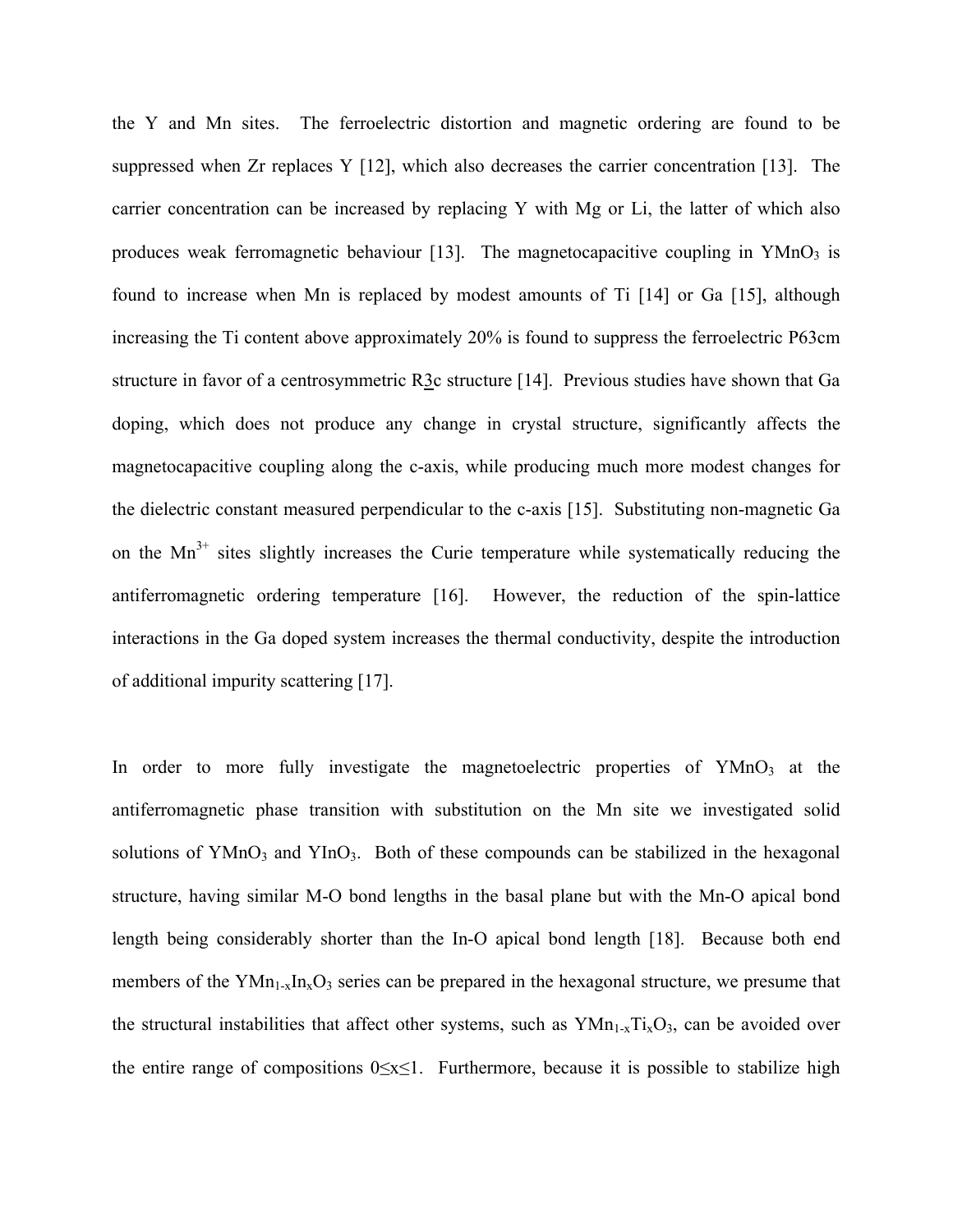concentrations of In in this structure, the antiferromagnetic transition can be suppressed completely for large x, which allows us to probe the properties of the paramagnetic system down to low temperatures. Furthermore, there is increased interest in In substituted  $YMnO<sub>3</sub>$ specifically, as this system has also been identified as an inexpensive, minimally toxic blue pigment [18].

# **2. Experimental**

Ceramic samples of  $YMn_{1-x}In_xO_3$  for compositions ranging from  $x=0$  to 1 were prepared by heating a stoichiometric ratio of  $Y_2O_3$ ,  $Mn_2O_3$ , and  $In_2O_3$  at elevated temperatures with intermediate grindings. Full details of the synthesis procedure are available elsewhere [18]. Xray powder diffraction data (XRD) was collected at room temperature with a RIGAKU MINIFLEX II diffractometer using Cu Kα and a graphite monochromator. The XRD patters are shown in Fig. 1a. All peaks can be fully indexed to the hexagonal P63cm structure, with no evidence for the formation of any secondary phases. A number of peak positions change systematically with the Mn:In ratio and the variation is illustrated in a Vegard's law plots in Figs 1b and 1c. These show the expected behavior as  $a_{[YMn1-xInxO3]}=a_{[YMnO3]}(1-x)+a_{[InMnO3]}x$ . The linear variations in *a* and *c* lattice parameter are consistent with the length of the apical M-O bond increasing as the In fraction of the compound increases.

The central focus of this investigation was to determine how the magnetic, thermodynamic, and dielectric properties of  $YMn_1$ <sub>x</sub>In<sub>x</sub>O<sub>3</sub> at the antiferromagnetic phase transition depend on x over a wide range of compositions. We used a Quantum Design MPMS SQUID magnetometer and a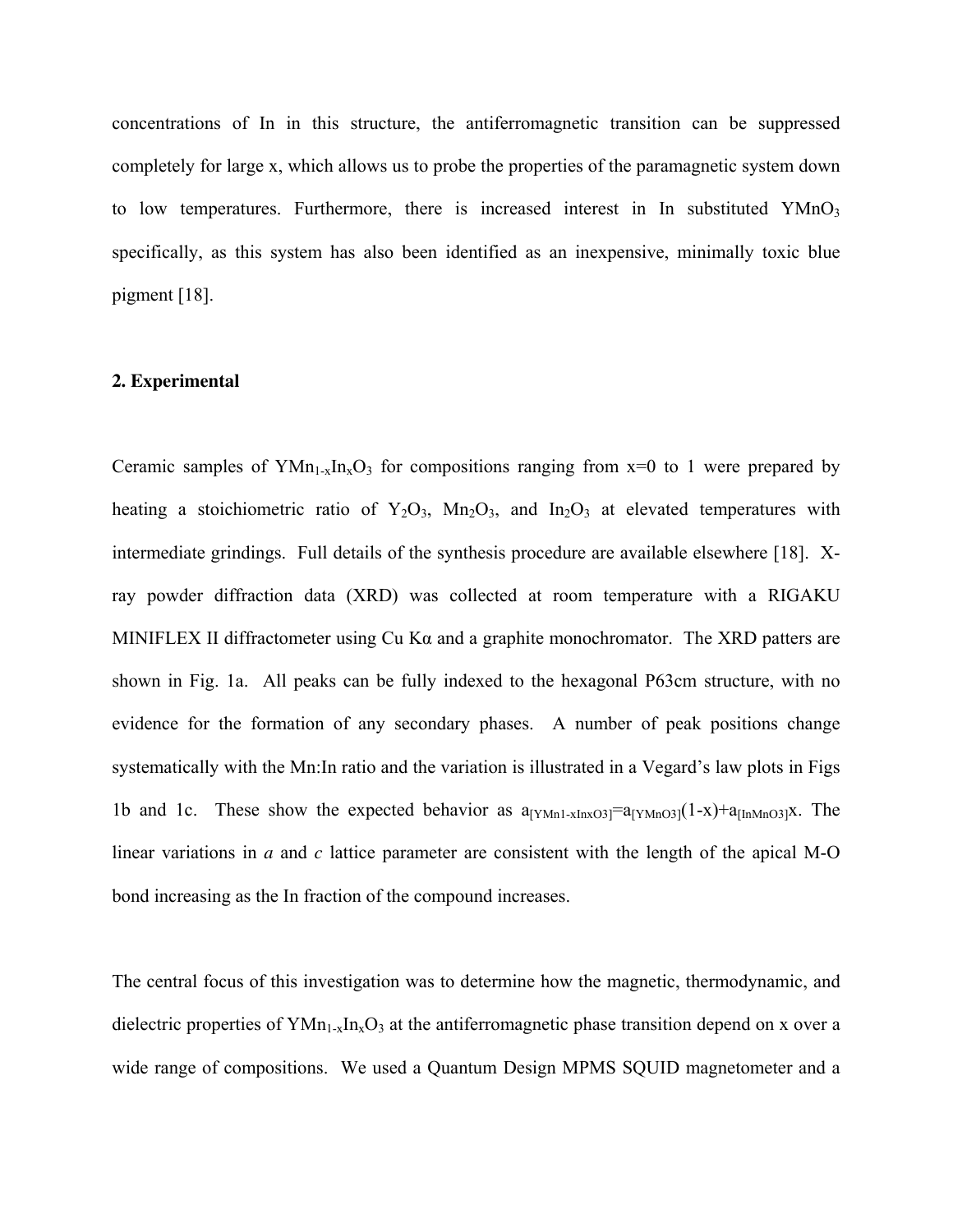Quantum Design Physical Property Measurement System (PPMS) to measure the magnetic properties of approximately 30 mg of the powder samples. For the specific heat measurements, we thoroughly mixed approximately 50 mg of each sample with the same mass of Ag powder then pressed this composite into small disks to ensure good thermal contact throughout the entire sample. The heat capacity was then measured using the standard option on the Quantum Design PPMS. This system was also used to provide temperature and magnetic field control for the capacitance measurements, which were done on cold-pressed pellets prepared from the  $YMn<sub>1</sub>$ .  $x \ln x$ O<sub>3</sub> powders having electrodes fashioned from silver epoxy. These dielectric measurements were done at a measuring frequency of 30 kHz. Separate measurements (not shown) indicated that the frequency response of these samples was flat in the region between 1 kHz and 100 kHz.

### **3. Results and discussion**

The temperature dependent magnetic susceptibilities for the  $x=0$ ,  $x=0.25$ ,  $x=0.5$ , and  $x=0.75$ samples measured at  $\mu_0H=0.5$  T are plotted in Fig. 2a. There is a systematic decrease in the high temperature susceptibility with increasing x, consistent with replacing  $Mn^{3+}$  with non magnetic In<sup>3+</sup> ions. The Curie-Weiss temperature,  $\Theta_{\text{CW}}$ , estimated from the high temperature susceptibility varies systematically from  $\Theta_{\text{CW}}$ =-337 K for x=0 to -325 K, -240 K, and -83 K for x=0.25, x=0.5, and x=0.75 respectively. The effective moment per Mn estimated from the high temperature susceptibility is  $4.2\pm0.5$   $\mu$ <sub>B</sub> for all samples. At low temperatures, the paramagnetic Curie-Weiss behaviour for the  $x=0.5$  and  $x=0.7.5$  samples leads to a larger susceptibility than in the magnetically ordered  $x=0$  and  $x=0.25$  samples. The magnetic anomalies associated with the development of antiferromagnetic order for the  $x=0$  and  $x=0.25$  samples can be seen more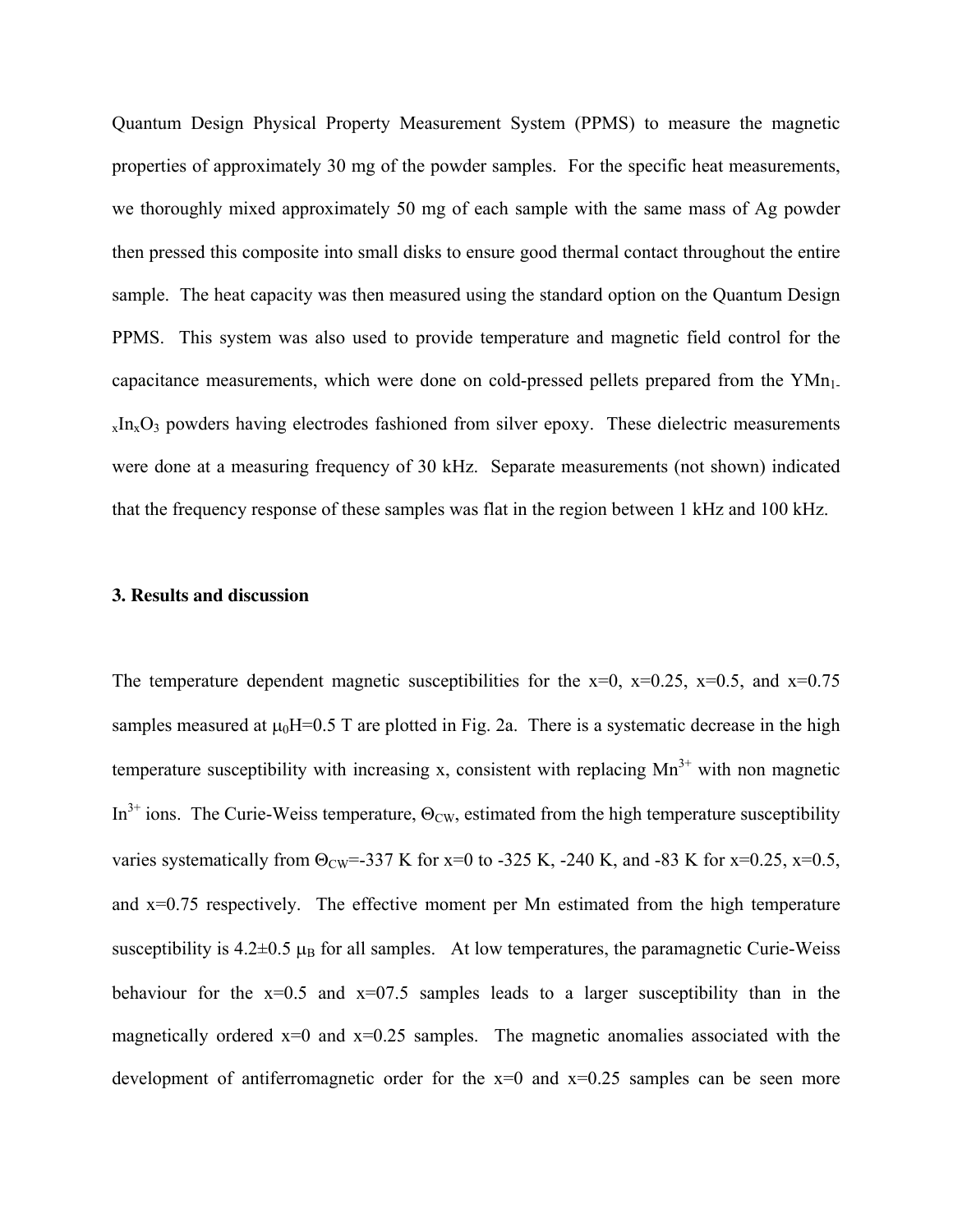clearly in the inset to Fig. 3a, which plots the susceptibility corrected for the background paramagnetic behavior. The magnetic transition occurs at  $T_N=72$  K for YMnO<sub>3</sub>, consistent with previously observed values [1]. The transition temperature is suppressed as Mn is replaced by non-magnetic In, falling to  $T_N=42$  K for the YMn<sub>0.75</sub>In<sub>0.25</sub>O<sub>3</sub> sample. The magnitude of this suppression is what has been observed previously in Ga substituted  $YMnO<sub>3</sub>$  having a similar fraction of non-magnetic Ga replacing the  $Mn^{3+}$  ions [15]. We do not observe any clear anomalies in the magnetization curves for samples having  $x\geq 0.5$ , suggesting that the antiferromagnetic transition temperature is pushed to below T=20 K, where the paramagnetic Curie tail obscures the magnetization data.

We plot the temperature dependent specific heat for different  $YMn_{1-x}In_xO_3$  samples in Fig. 2b, all measured at zero applied field. This plot shows only the contribution from the magnanite samples; the background silver contributed was measured separately and removed. The samples having smaller In fractions exhibit a clear peak in heat capacity at the antiferromagnetic phase transition, while the In-rich samples do not show any clear anomalies. For  $x=0.5$  and above, the heat capacity is roughly the same for all compositions, confirming that the differences in specific heat arise solely from the magnetic order of the Mn ions and not from any significant difference in lattice contributions. Estimating the lattice contribution to the  $YMnO<sub>3</sub>$  heat capacity from the  $YMn<sub>0.5</sub>ln<sub>0.5</sub>O<sub>3</sub> data, and neglecting the slight difference in mass between Mn and In, we find that$ the magnetic entropy between 25 K and 85 K associated with Mn spin ordering is approximately 5.3 J/mole K. This is considerably smaller than the Rln5=13.4 J/mole K expected for the full ordering of  $S=2$  Mn<sup>3+</sup> ions, which has been observed in previous studies of YMnO<sub>3</sub> samples [4]. We attribute this discrepancy to the considerable entropy developing above T=85 K, which is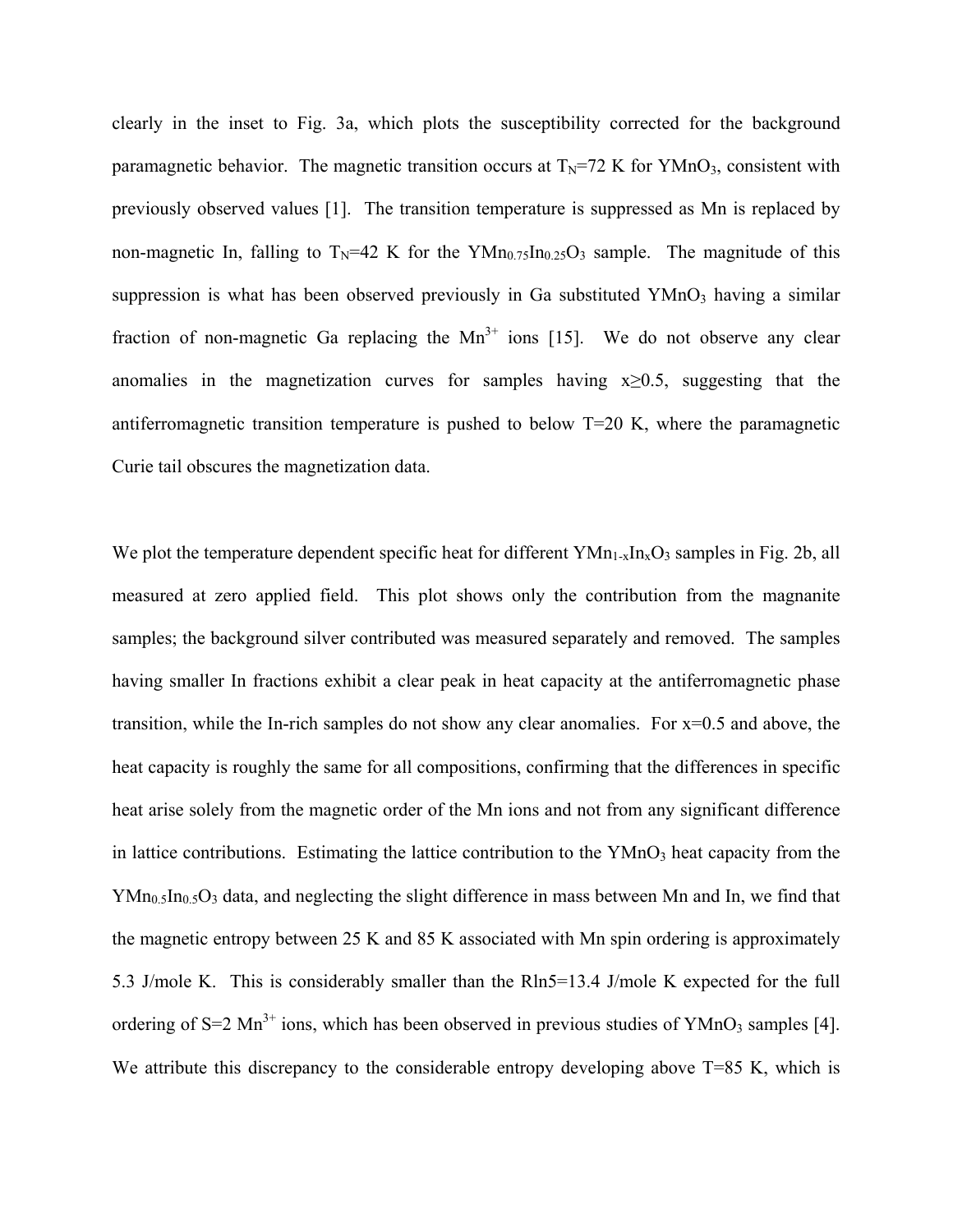excluded from our estimate, as well as errors associated with correcting for the silver background contributions.

One of the signatures of the coupling between the magnetic and ferroelectric order parameters in  $YMnO<sub>3</sub>$  is the presence of a dielectric anomaly at the antiferromagnetic transition temperature. The relative temperature dependent dielectric constants for selected  $YMn_{1-x}In_xO_3$  samples, scaled to the value at  $T=80$  K just above the transition temperature for  $YMnO<sub>3</sub>$ , are plotted in Fig. 3a. The slight anomalies in the dielectric constant coincident with antiferromagnetic ordering, visible mainly as a small change in slope, are indicated by arrows. The value of  $T_N$  is slightly reduced for YMn<sub>0.9</sub>In<sub>0.1</sub>O<sub>3</sub> as compared to YMnO<sub>3</sub>, and still further reduced in YMn<sub>0.75</sub>In<sub>0.25</sub>O<sub>3</sub>. There is no dielectric anomaly in the temperature range investigated for x≥0.5, consistent with our magnetic and specific heat measurements, neither of which show any phase transition. The dielectric constant for the  $x=0.25$  sample varies more with temperature than the other samples. We tentatively attribute this to the fact that the dielectric loss (not shown) for this particular sample is slightly larger than the loss for other compositions, rather than reflecting any intrinsic response to In substitution.

Previous studies on  $YMnO<sub>3</sub>$  doped with Ga found evidence for a significant enhancement of the magnetocapacitance, which was attributed, at least in part, to the non-magnetic ions relieving the frustration leading to larger magnetoelectric coupling along the c axis [15]. To explore whether similar behavior would develop in In doped  $YMnO<sub>3</sub>$  and whether the enhancement in the coupling would persist to larger fractions of non-magnetic ions, we measured the temperature and magnetic field dependence of the capacitance for the different samples. The field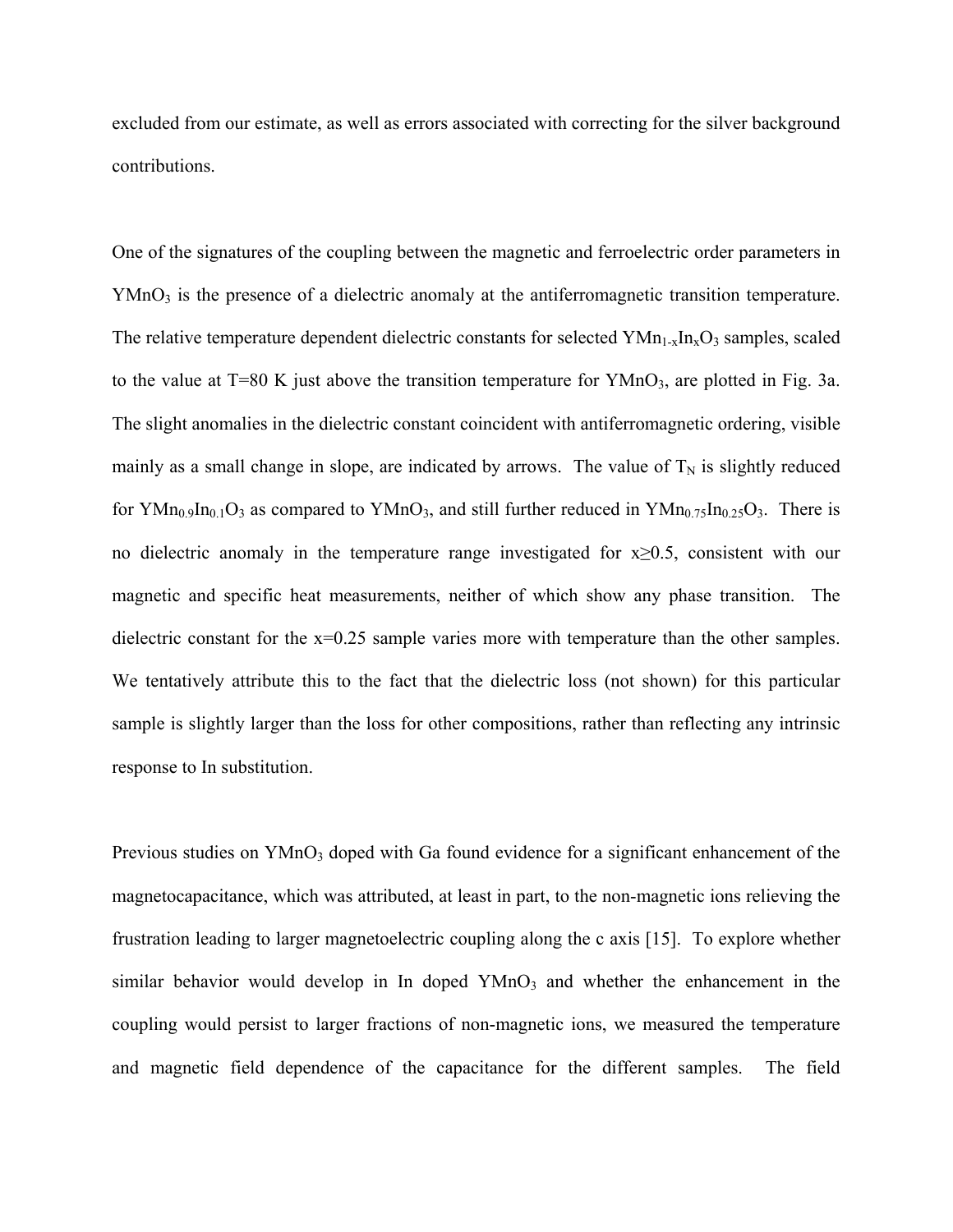dependence of the relative change in capacitance measured at  $T=10$  K is shown for the different samples in Fig. 3b. This temperature is below the magnetic ordering temperature for the  $x=0$ ,  $x=0.1$ , and  $x=0.25$  samples, and above any possible ordering temperature for the  $x=0.75$  sample. Because of the very capacitive signal in these samples, the data were rather noisy, so the results shown in Fig. 3b plot the results after smoothing. The solid bars on the  $x=0$ ,  $x=0.5$ ,  $x=0.75$ curves provide a visual estimate of the spread in the data before smoothing. We find that the  $x=0$ and x=0.1 samples have negligible magnetocapacitive coupling, with some small shift in the capacitance observed for the  $x=0.25$  sample. The  $x=0.5$  and  $x=0.75$  samples show significant larger field-induced shifts in capacitance, with the change in capacitance reaching over 0.05% in an applied field of  $\mu_0H=8$  T. We emphasize that these samples having a large In fraction do not order magnetically, so this large magnetocapacitance represents a coupling in to paramagnetic spins. These changes may be consistent with those observed for single crystal  $YMn_{0.7}Ga_{0.3}O_3$ samples, where the shift reached approximately -0.25% for E  $\parallel$  c and 0.025% for E  $\perp$ c at similar magnetic fields [15]. As the the magnetocapacitive shift in Fig. 4b represents a powder average of the response for E  $\parallel$  c and E  $\perp$ c, we would expect the magnitude of the shift to be intermediate between the values for the single crystal Ga: YMnO<sub>3</sub> sample.

One of the most striking features of the magnetocapacitive shift shown in Fig. 3b is the change in sign between different samples. At a mean field level, the relative magnetocapacitive shift is expected to be proportional to the square of the applied magnetic field,  $\Delta C/C \approx \gamma H^2$ , arising from the lowest order term coupling P and H allowed by symmetry in the free energy [19]. A fit to this functional form for the x=0.75 sample (allowing a small offset) is indicated by the dashed line in Fig. 3b. We fit the temperature dependence of the coupling parameter gamma for the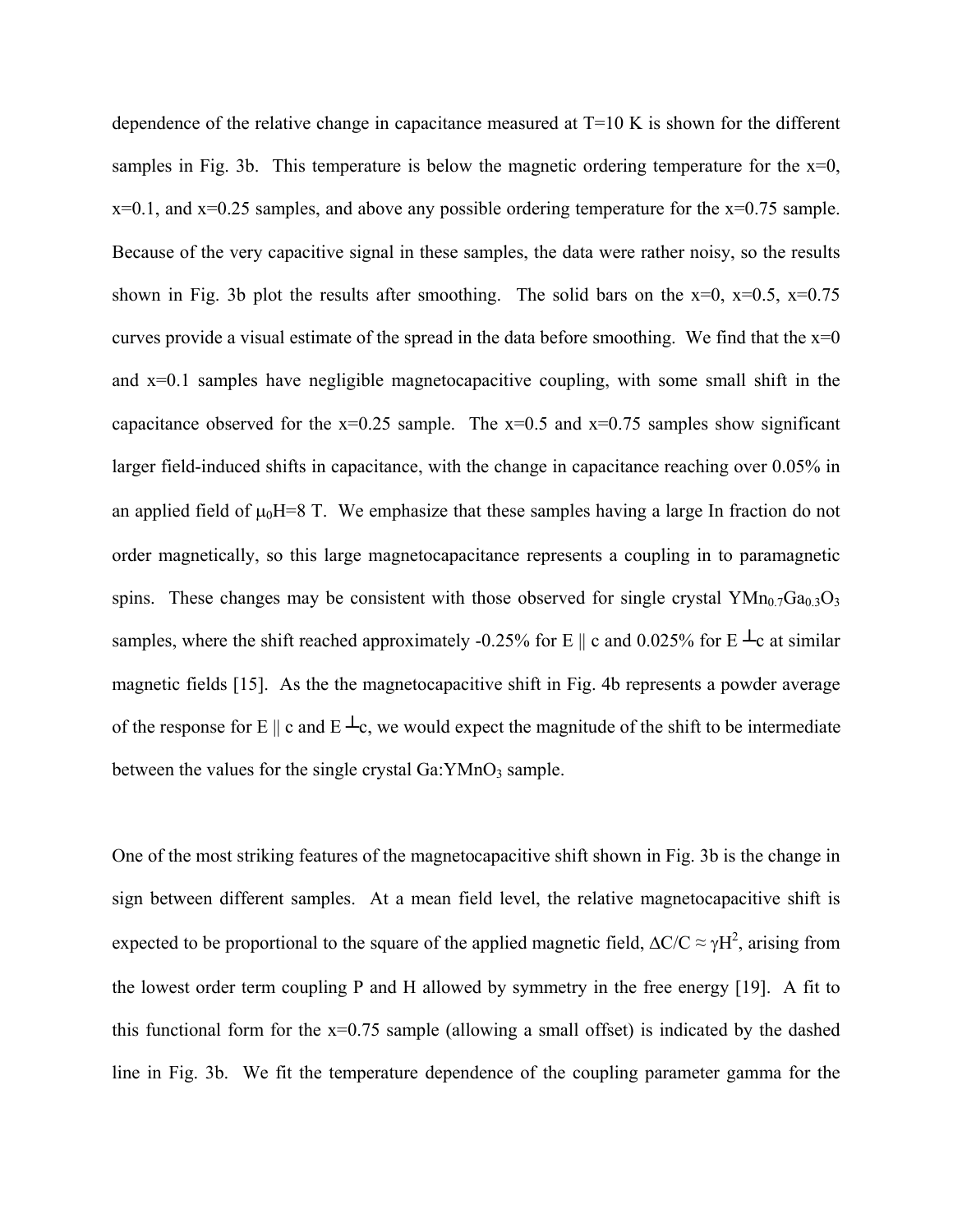$x=0.5$  and  $x=0.75$  samples, selected as these show the largest magnetocapacitive shifts, having roughly similar magnitudes, and remain paramagnetic over the entire temperature range, and plot the results in Fig. 3c. We find that  $\gamma(T)$  decreases systematically with increasing temperature for the x=0.5 sample, which we attribute to first approximation to the reduction in the magnetic susceptibility. The response for the  $x=0.75$  sample however shows a rather different temperature dependence, with a negative magnetocapaticive shift at low temperatures crossing over to a positive shift at higher temperatures. Repeated measurements show qualitatively similar behaviour for the temperature dependence of the coupling, although the magnitude of  $\gamma(T)$  shows some small changes.

It has been suggested that since both the dielectric response of layered  $YMnO<sub>3</sub>$  is highly anisotropic, the magnetocapacitive coupling may be different parallel to and perpendicular to the c axis, leading to magnetocapacitive shifts as  $\Delta C_{\parallel}/C_{\parallel} \approx \gamma_{\parallel} H^2$  and  $\Delta C_{\perp}/C_{\perp} \approx \gamma_{\perp} H^2$  (neglecting contributions from the sublattice magnetization, which are expected to be absent for our paramagnetic x=0.5 and x=0.75 samples) [15]. Studies on YMn<sub>1-y</sub>Ga<sub>y</sub>O<sub>3</sub> find that the  $\gamma_{\parallel}$ component measured at T=5 K changes sign as y changes from 0 to 0.3, leading to both positive and negative magnetocapacitive shifts in the compound series [15]. As the capacitance plotted in Fig. 3b represents the powder average of the anisotropic response, a change in the sign of  $\gamma(T)$ could be produced by a change of sign in  $\gamma$ <sub>||</sub>(T). However, since both the x=0.5 and x=0.75 samples are expected to be paramagnetic over the entire temperature range considered, it is unclear why there would be any change in sign, either as a function of In fraction or as a function of temperature. Understanding the mechanisms responsible for the change in sign of the low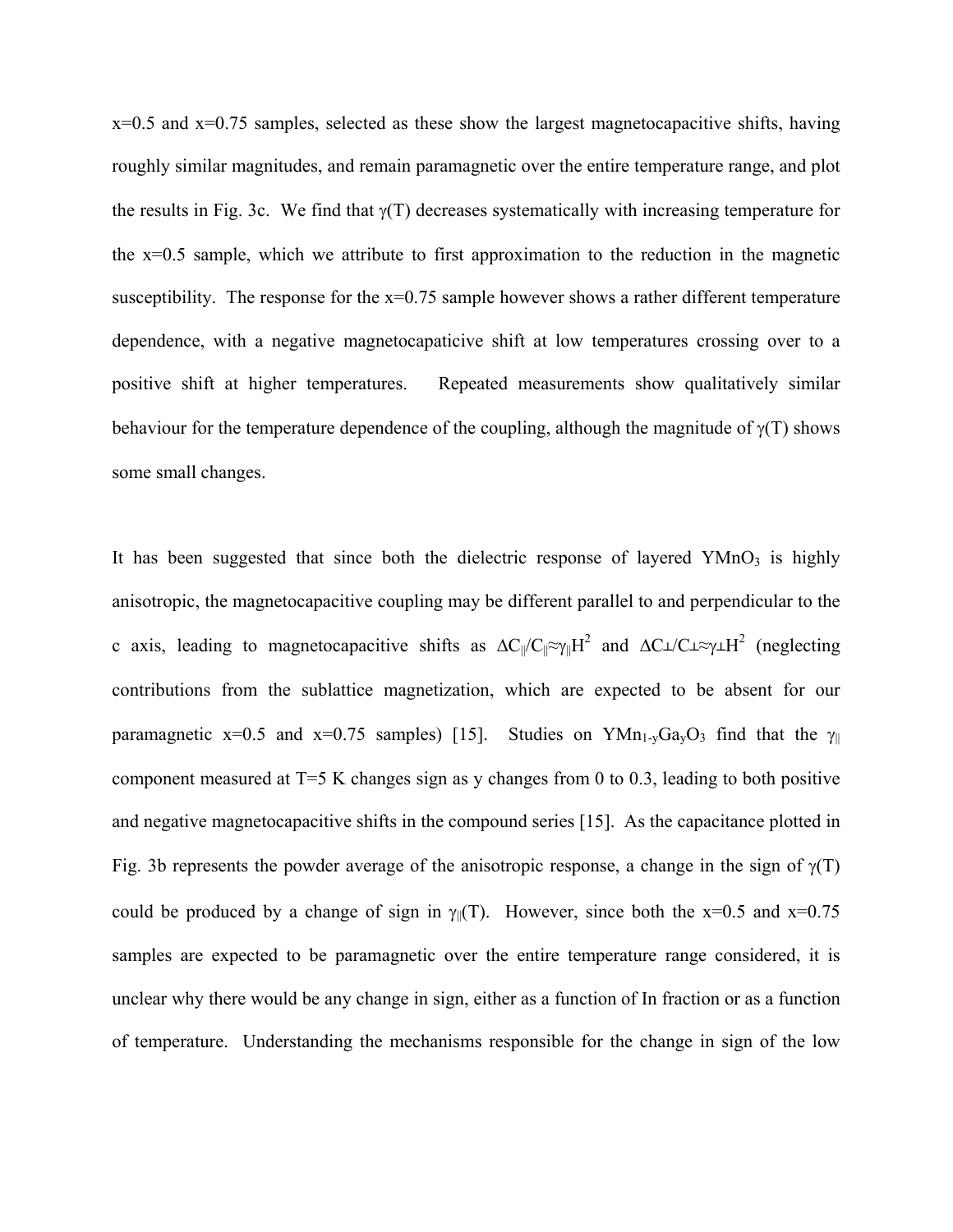temperature magnetocapacitive coupling between the  $x=0.5$  and  $x=0.75$  samples may help to clarify the nature of the spin-charge coupling in the parent  $YMnO<sub>3</sub>$  compound.

We summarize the results of our magnetic, dielectric, and specific heat studies in Fig. 4, which plots the antiferromagnetic ordering temperature estimated from these different measurements against the In content of the sample. The transition temperatures extracted using these different measurement techniques all agree, confirming that there is a single magnetic transition giving rise to the dielectric anomalies even in the In substituted samples. The magnitude of the suppression of  $T_N$  in YMnO<sub>3</sub> with In substitution is very similar to what was observed previously with Ga substitution, where the antiferromagnetic order temperature is suppressed to  $T_N=35$  K with 30% Ga substitution [15]. This scaling of  $T_N$  with x can be understood in terms of simple site dilution by non-magnetic ions. The initial slope of the suppression of  $T_N$  with In substitution,  $p = -(dT_N/dx)/T_N$ , is approximately 1.6. This reduction in T<sub>N</sub> on substituting nonmagnetic ions is larger than one would typically expect for a three dimensional system, where p≈1.2 [20], and is more consistent with that expected for Ising spins in two dimensions, where p normally ranges from 1.6 to 1.9 [21]. This confirms the importance of the in-plane interactions among  $Mn^{3+}$  ions in developing long range antiferromagnetic order.

#### **4. Conclusion**

In conclusion, we have characterized the magnetic, dielectric, and thermodynamic properties of In substituted  $YMnO<sub>3</sub>$  to investigate the suppression of the multiferroic phase developing below  $T_N$ . We find that the magnetodielectric coupling associated with the multiferroic phase persists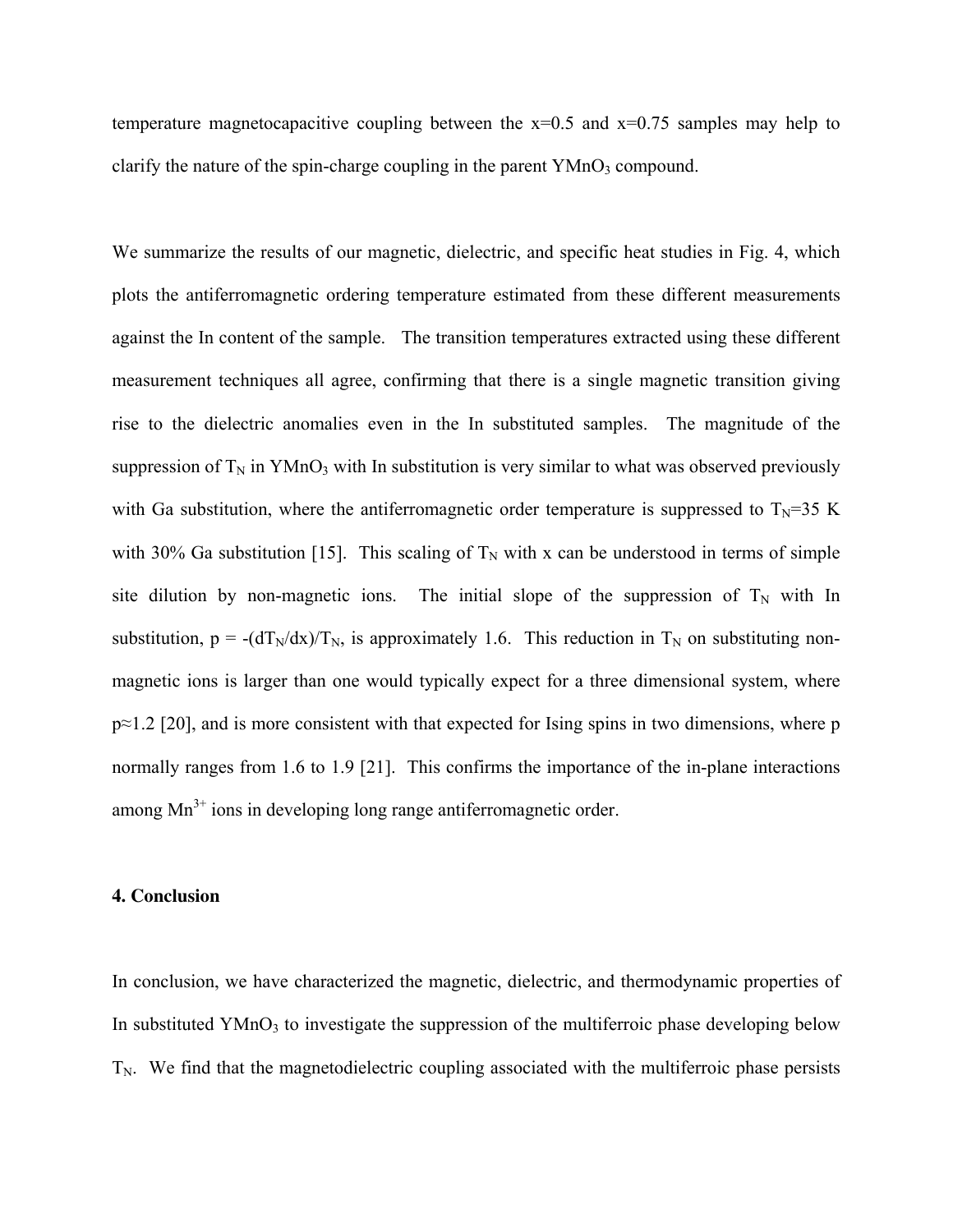in the In substituted samples, but that  $T_N$  decreases approximately linearly with increasing In fraction. The antiferromagnetically ordered state in YMn<sub>1-x</sub>In<sub>x</sub>O<sub>3</sub> appears to vanish for x $\geq$ 0.5 and the behaviour of the initial suppression is consistent with two dimensional spin systems. There is a significant enhancement in the magnitude magnetocapacitive coupling with In substitution, which persists in the paramagnetic compounds, although the sign of this coupling varies with both the In fraction x and temperature through some mechanism that is not at all clear at this time. Taken collectively, these measurements confirm that replacing Mn by non-magnetic In simply suppresses magnetic ordering without introducing any new phase transitions while simultaneously enhancing the magnetocapacitive coupling. Since it is possible to form a complete solid solution series of  $YMn_{1-x}In_xO_3$  compounds, more detailed measurements on the microscopic properties of this system may help to clarify the mechanisms giving rise to the multiferroic behaviour in the parent compound.

# **Acknowledgements**

GL would like to acknowledge support from NSF through DMR-06044823. MAS would like to acknowledge support from NSF through DMR-0804167 and Air Force Research laboratory (FA8650-05-1-5041). AES is supported by NSF-IGERT grant. We would also like to acknowledge helpful conversations with Arthur Sleight and Nicola Spaldin.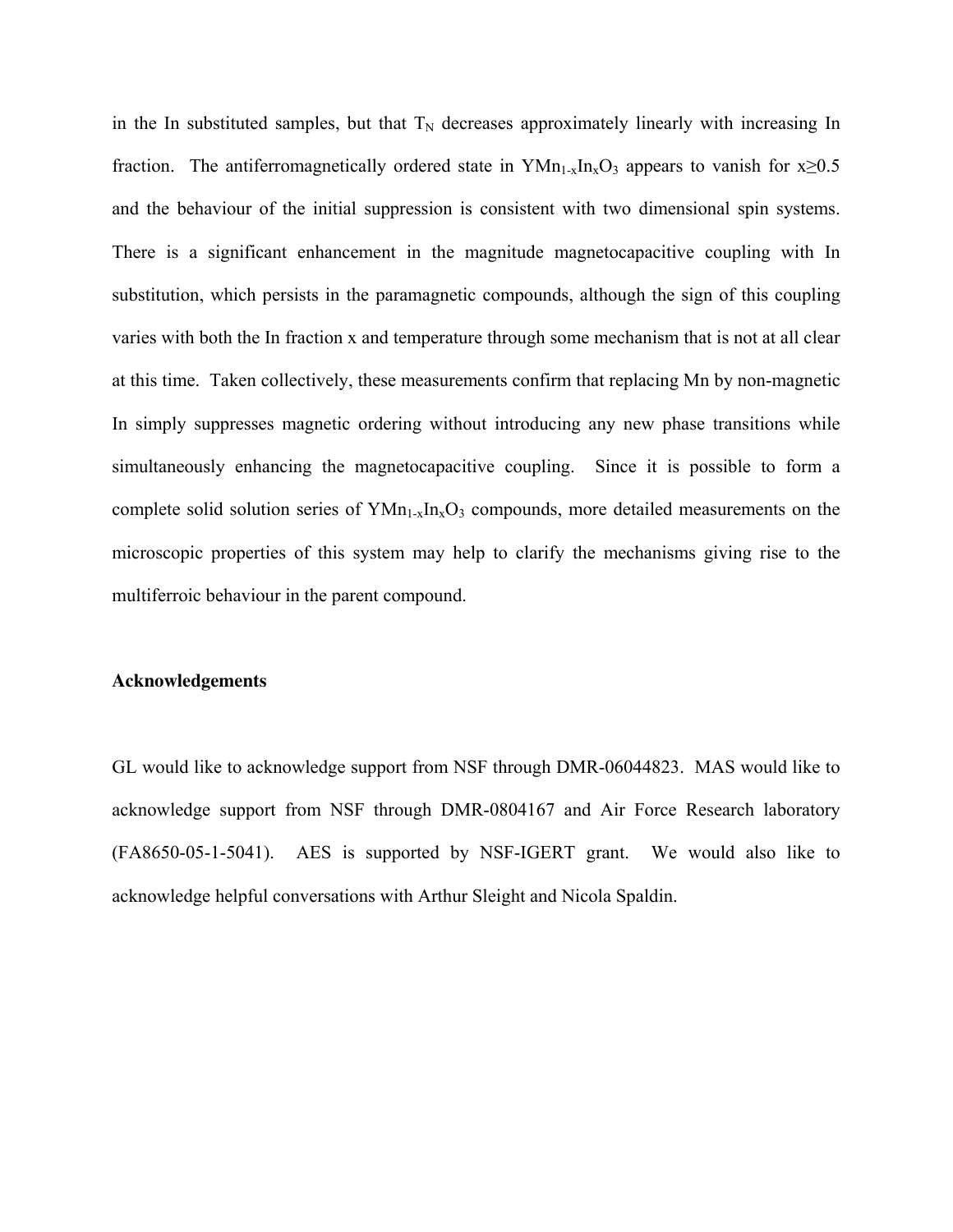# **References**

1. Z. J. Huang, Y. Cao, Y. Y. Sun, Y. Y. Xue, and C. W. Chu, Phys. Rev. B 56 (1997) 2623

2. T. Katsufuji, S. Mori, M. Masaki, Y. Moritomo, N. Yamamoto, and H. Takagi, Phys. Rev. B 64 (2001) 104419

3. M. Fiebig, Th. Lottermoser, D. Frohlich, A. V. Goltsev, and R. V. Pisarev, Nature 419 (2002) 818

4. D G Tomuta, S Ramakrishnan, G J Nieuwenhuys and J A Mydosh, J. Phys.: Condens. Matter 13 (2001) 4543

5. Makoto Tachibana, Junichiro Yamazaki, Hitoshi Kawaji, and Tooru Atake, Phys. Rev. B 72 (2005) 064434

6. X. Fabreges, S. Petit, I. Mirebeau, S. Pailhes, L. Pinsard, A. Forget, M. T. Fernandez-Diaz, and F. Porcher, Phys. Rev. Lett. 103 (2009) 067204

7. Thomas Lottermoser, Thomas Lonkai, Uwe Amann, Dietmar Hohlwein, Jorg Ihringer, Manfred Fiebig, Nature 430 (2004) 541

8. M. N. Iliev, H.-G. Lee, V. N. Popov, M. V. Abrashev, A. Hamed, R. L. Meng, and C. W. Chu, Phys. Rev. B 56 (1997) 2488

9. H Fukumura, N Hasuike, H Harima, K Kisoda, K Fukae, T Takahashi, T Yoshimura and N Fujimura, J. Phys.: Conf. Series 92 (2007) 012126

10. D.-Y. Cho et al, Phys. Rev. Lett. 98 (2007) 217601

11. Bas B. Van Aken, Thomas T. M. Palstra, Alessio Filippetti, Nicola Spaldin, Nature Materials 3 (2004) 164

12. T. Katsufuji, M. Masaki, A. Machida, M. Moritomo, K. Kato, E. Nishibori, M. Takata, M. Sakata, K. Ohoyama, K. Kitazawa, and H. Takagi, Phys. Rev. B 66 (2002) 143344

13. N. Fujimura, H. Sakata, D. Ito, T. Yoshimura, T. Yokota, and T. Ito, J. Appl. Phys 93 (2003) 6990

14. S. Mori, J. Tokunaga, Y. Horibe, Y. Aikawa, T. Katsufuji, Phys. Rev. B 72 (2005) 224434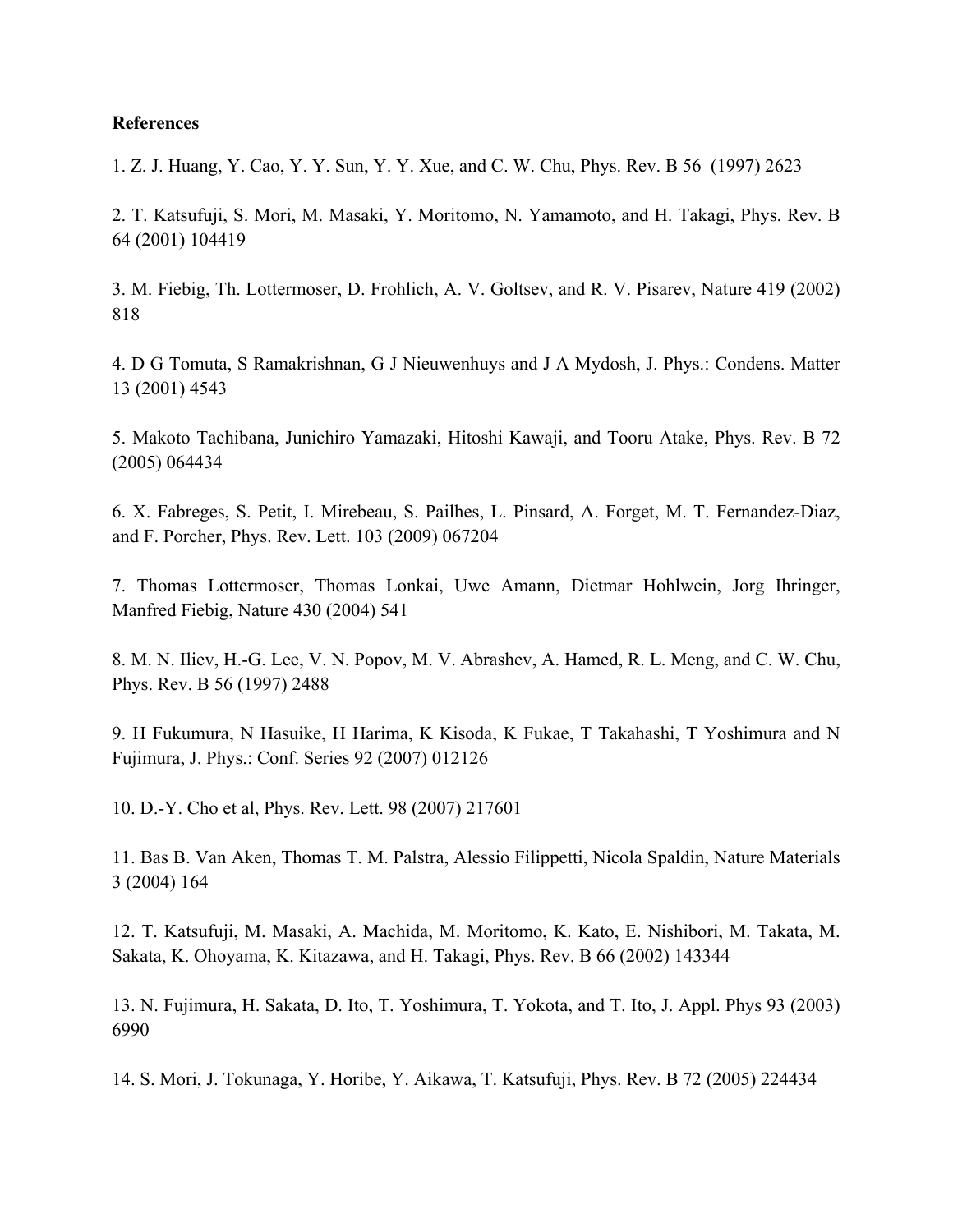15. A. A. Nugroho, N. Bellido, U. Adem, G. Nénert, Ch. Simon, M. O. Tjia, M. Mostovoy, and T. T. M. Palstra, Phys. Rev. B 75 (2007) 174435

16. H. D. Zhou, J. C. Denyszyn, and J. B. Goodenough, Phys. Rev. B 72 (2005) 224401

17. J.-S. Zhou, J. B. Goodenough, J. M. Gallardo-Amores, E. Morán, M. A. Alario-Franco, and R. Caudillo, Phys. Rev. B 74 (2006) 014422

18. Andrew E. Smith, Hiroshi Mizoguchi, Kris Delaney, Nicola A. Spaldin, Arthur W. Sleight, M. A. Subramanian, JACS 131 (2009) 17084

19. G. Lawes, A. P. Ramirez, C.M. Varma, and M. A. Subramanian, Phys. Rev. Lett. 91 (2003) 257208

20. T. Katsufuji, S. Mori, M. Masaki et al., Phys. Rev. B 64 (2001) 104419

21. T. Idogaki, Y. Miyoshi and J.W. Tucker, J. Magn. Magn. Mater. 154 (1996) 221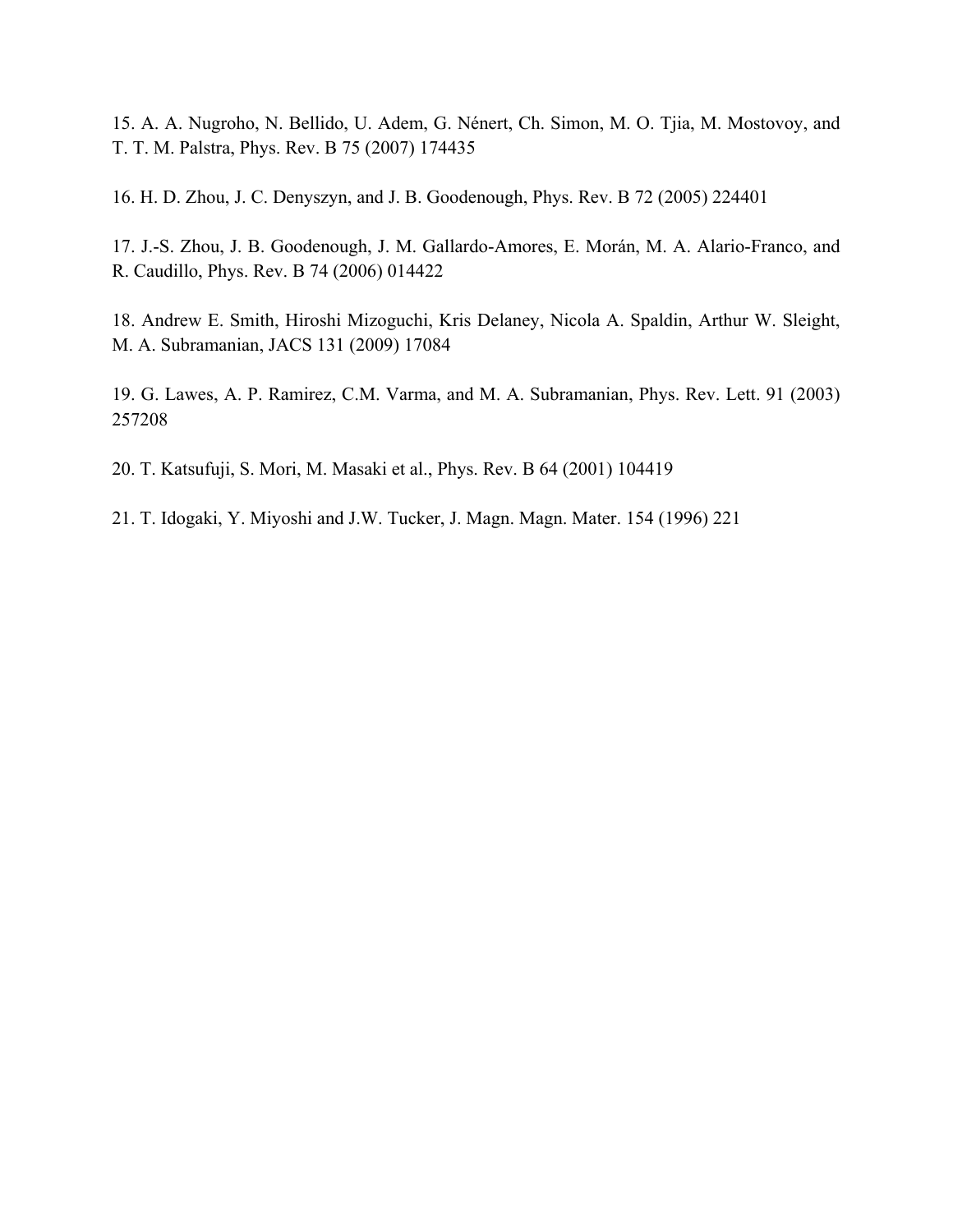# **Figure captions**

**Figure 1.** (a) X-ray diffraction spectra for the  $YMn_{1-x}In_xO_3$  samples, as indicated by the legend on the right of the figure. (b) and (c) Vegard's law plots for  $YMn_{1-x}In_xO_3$  showing the systematic change in lattice parameter with In content, as labeled.

**Figure 2**. (a) Temperature dependence of the magnetic susceptibility measured at  $\mu_0H=0.5$  T for different  $YMn_{1-x}In_xO_3$  samples, as indicated. The inset plots the susceptibility less a background correction to more clearly emphasize the magnetic anomalies in the  $x=0$  and  $x=0.25$  samples. (b) Specific heat, plotted as C/T versus T, for the  $YMn_{1-x}In_xO_3$  samples, as indicated.

**Figure 3.** (a) Relative change in capacitance for  $YMn_{1-x}In_xO_3$  samples as labeled. The dielectric anomalies associated with the magnetic ordering transitions are indicated by the dashed arrow. (b) Magnetic field dependence of the capacitive response for different samples, as indicated. The solid bars on the  $x=0$ ,  $x=0.5$ , and  $x=0.75$  curves provide a visual estimate of the scatter in the data before smoothing. The dashed line on the x=0.75 curve shows the fit described in the text. (c) Temperature dependence of the magnetocapacitive coupling constant (as described in the text) for the  $x=0.5$  and  $x=0.75$  YMn<sub>1-x</sub>In<sub>x</sub>O<sub>3</sub> samples.

**Figure 4** Temperature dependence of the antiferromagnetic ordering transition on x in YMn<sub>1</sub>.  $xIn_xO_3$ . The different symbols represent the transition temperature extracted from different measurements, as indicated. The dashed line shows the curve used to estimate the initial suppression of  $T_N$ , as described in the text.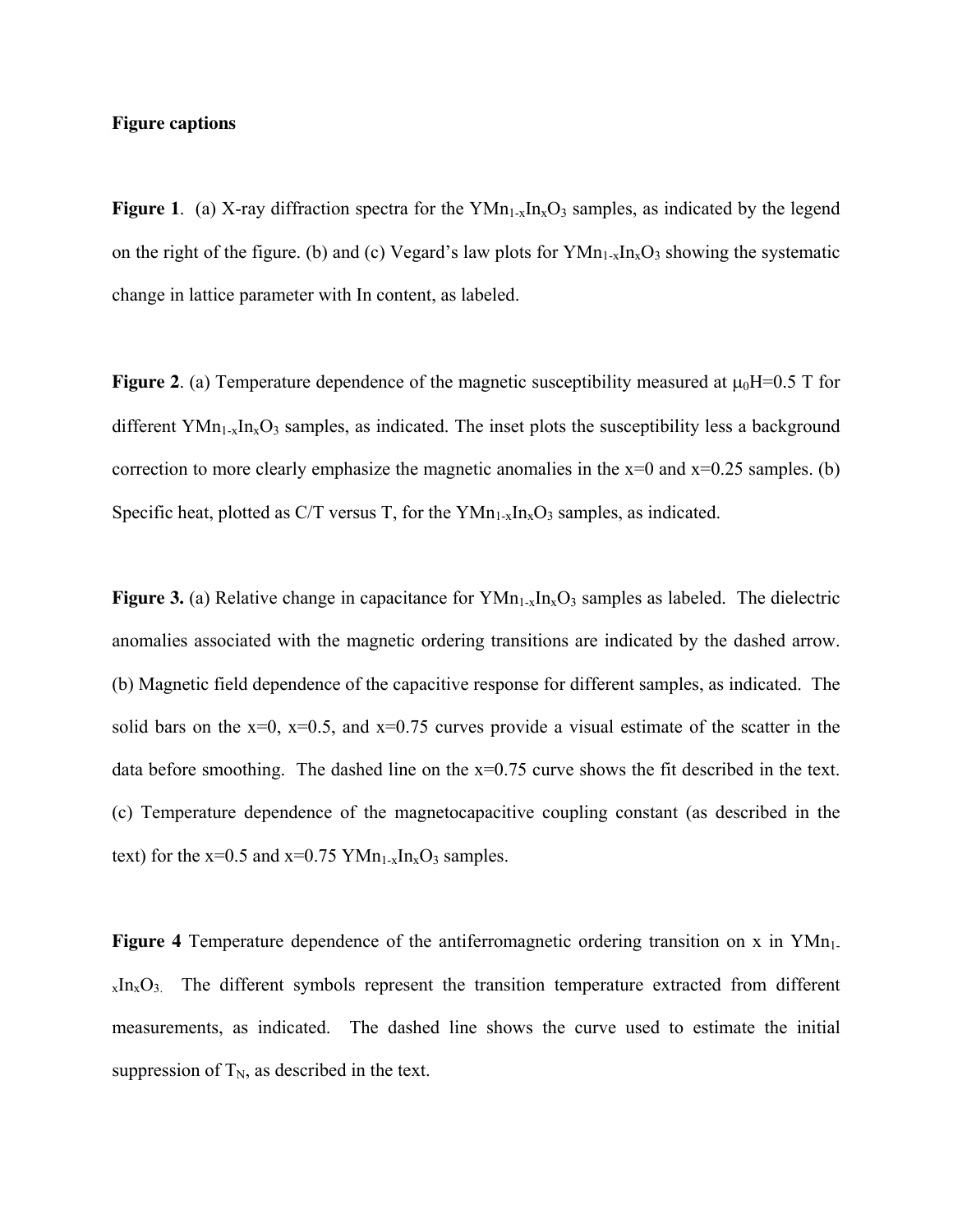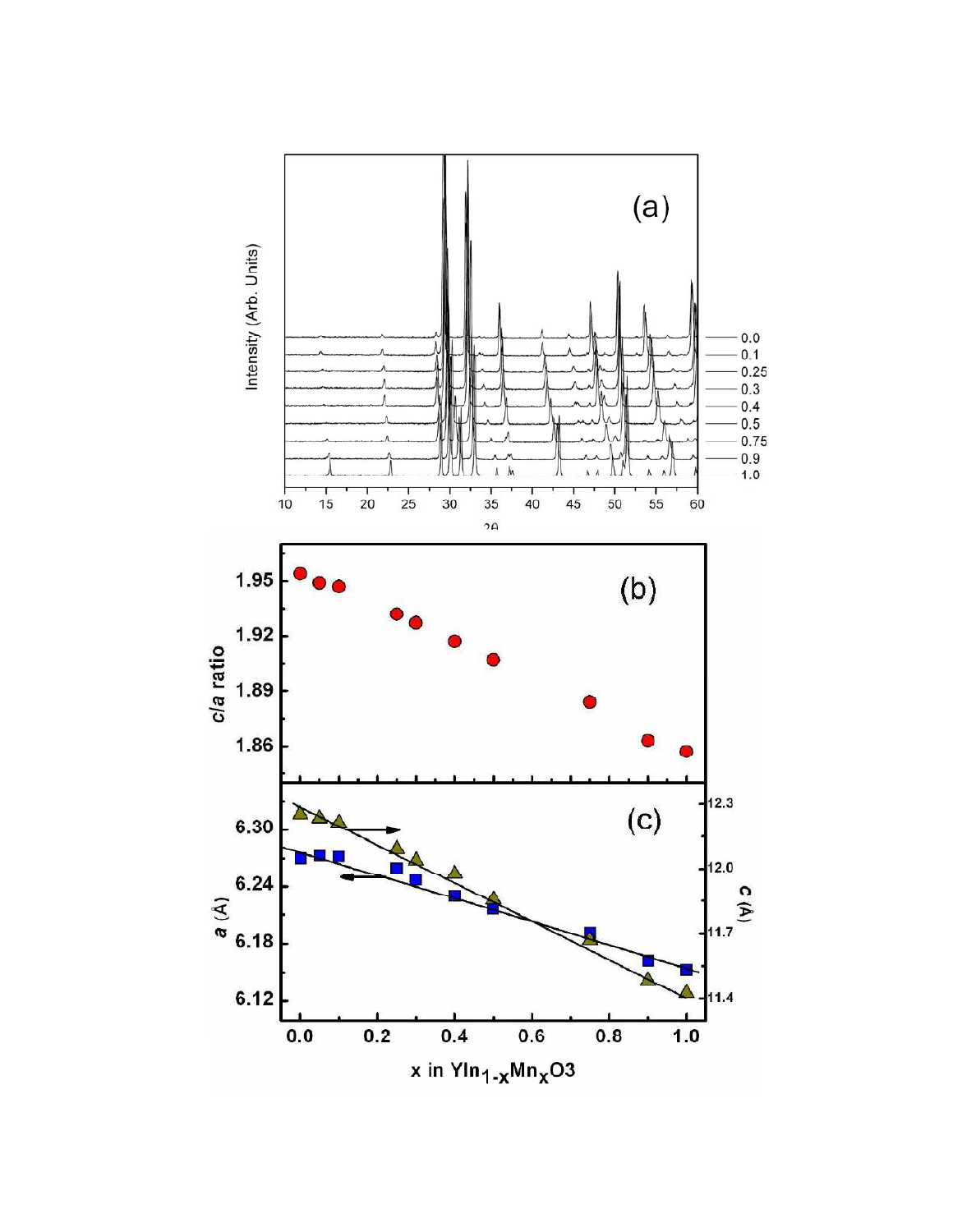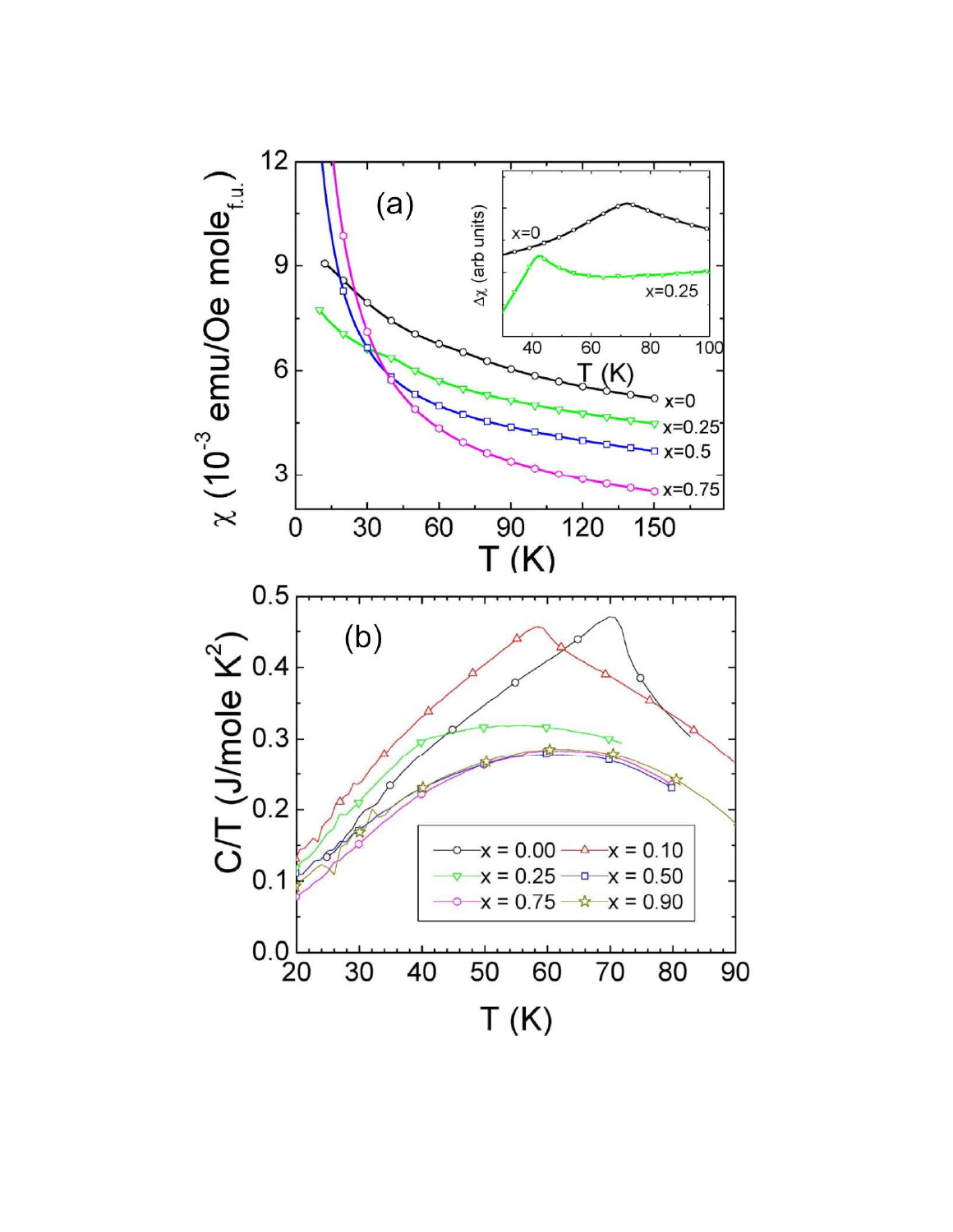